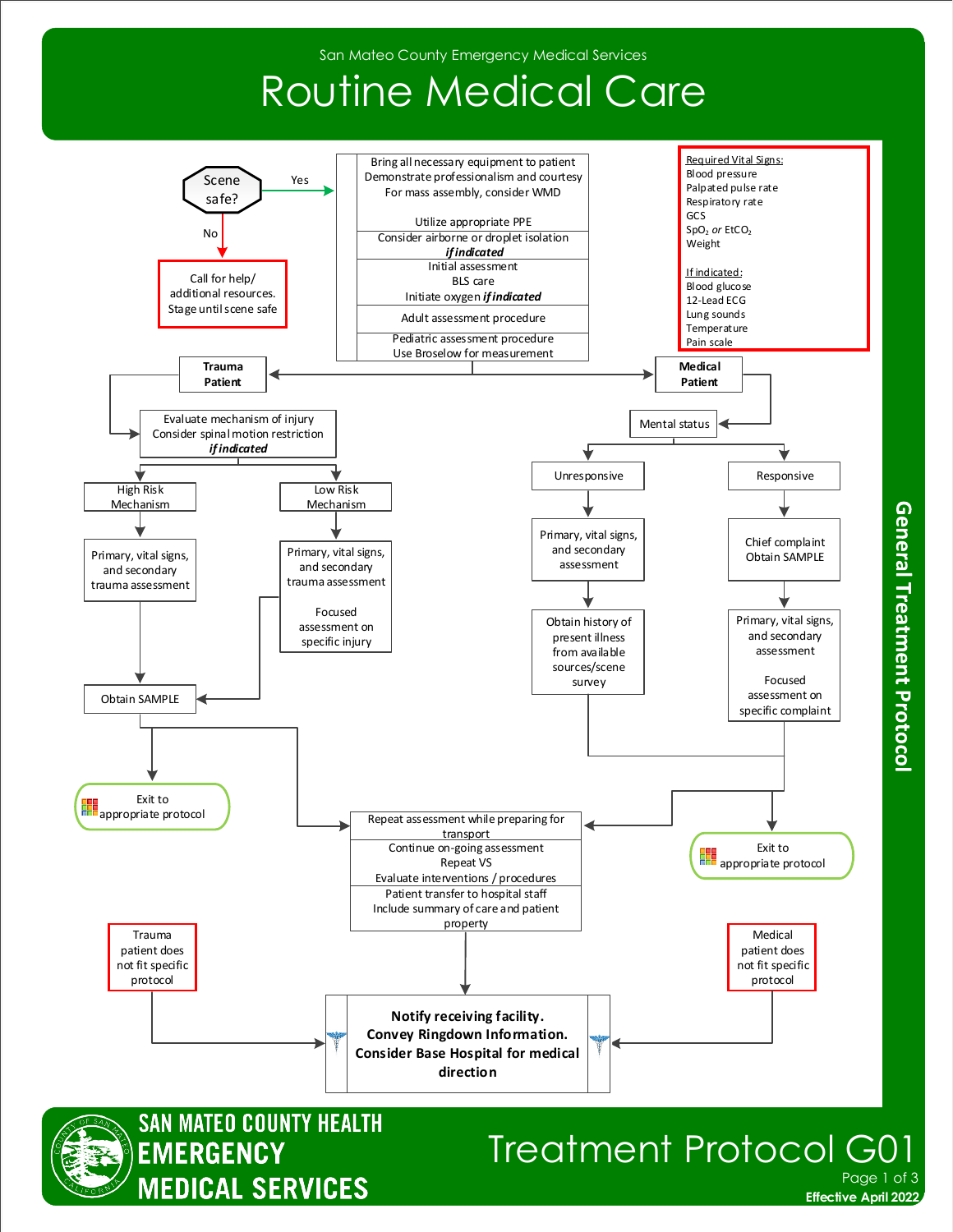# Routine Medical Care

- **Scene Safety Evaluation:** Identify potential hazards to prehospital providers, patient, and public. Identify the number of patients and utilize triage protocol if indicated. Observe patient position and surroundings.
- **General:** All patient care must be appropriate to the provider level of training and documented in the ePCR. The ePCR narrative should be considered a story of the circumstances, events, and care of the patient and should allow the reader to understand the complaint, assessment, treatment, why procedures were performed, and why indicated procedures were not performed as well as ongoing assessments and response to treatment and interventions.
- **Adult Patient:** An adult should be suspected of being acutely hypotensive when systolic blood pressure is less than 90mmHg. Diabetic patients and women may have atypical presentations of cardiac-related problems such as MI. General weakness can be the symptom of a very serious underlying process. Beta blockers and other cardiac drugs may prevent a reflexive tachycardia in shock with low to normal pulse rates.
- **Geriatric Patient:** Falls, car collisions, hip fractures, and dislocations have high mortality rates. Altered mental status is not always dementia. Always check BGL and assess for signs for stroke, trauma, etc. with any alteration in a patient's baseline mental status. Minor or moderate injury in the typical adult may be very serious in the elderly.
- **Pediatric Patient:** A pediatric *medical* patient is defined as any patient who can be measured on a Broselow Tape. A pediatric *trauma* patient is defined as any patient < 15 years of age. Special needs children may require continued use of Pediatric based protocols regardless of age and weight. Initial assessment should utilize the Pediatric Assessment Triangle which encompasses appearance, work of breathing and circulation to skin. The order of assessment may require alteration dependent on the developmental state of the pediatric patient. Generally the child or infant should not be separated from the caregiver unless absolutely necessary during assessment and treatment.
- **Special note on oxygen administration and utilization:** Oxygen in prehospital patient care is probably over utilized. Oxygen is a pharmaceutical drug with indications, contraindications as well as untoward side effects. Utilize oxygen when indicated, not because it is available. A reasonable target oxygen saturation for most patients is 92% regardless of delivery device.

#### **Pearls**

- Utilize body substance isolation for all patients.
	- **All-hazards precautions** include standard PPE plus airborne and contact precautions. This level of precaution is utilized during the initial phases of an outbreak when the etiology of the infection is unknown or when the causative agent is found to be highly contagious (e.g., Ebola, MERS, SARS).
	- **Airborne precautions** include standard PPE plus a N95 or P100 mask. This level of precaution is utilized for very small germs like tuberculosis, measles, and chicken pox.
	- **Droplet precautions** include standard PPE plus a standard surgical mask for providers who accompany patients in the back of the ambulance and a surgical mask or NRB  $O_2$  mask for the patient. This level of precaution should be utilized when influenza, meningitis, mumps, streptococcal pharyngitis and other illnesses spread via large particle droplets are suspected. A patient with a potentially infectious rash should be treated with droplet precautions.
	- **Contact precautions** include standard PPE plus utilization of a gown, change of gloves after every patient contact and strict hand washing precautions. This level of precaution is utilized when multi-drug resistant organisms (e.g., MRSA and VRE), scabies, herpes zoster (shingles), or other illnesses spread by contact are suspected.
- Timing of transport should be based on the patient's condition and the destination policy.
- Never hesitate to contact the Base Hospital as a high risk refusal resource for any patient who refuses transport.
- SAMPLE: Signs/Symptoms; Allergies; Medications; PMH; Last oral intake; Events leading to injury/illness.
- For patients on whom a cardiac monitor has been placed, the standard of care and expectation is that they remain on the cardiac monitor until such time that transfer of care has occurred at the hospital.



### Treatment Protocol Page 2 of 3

**Effective April 2022**